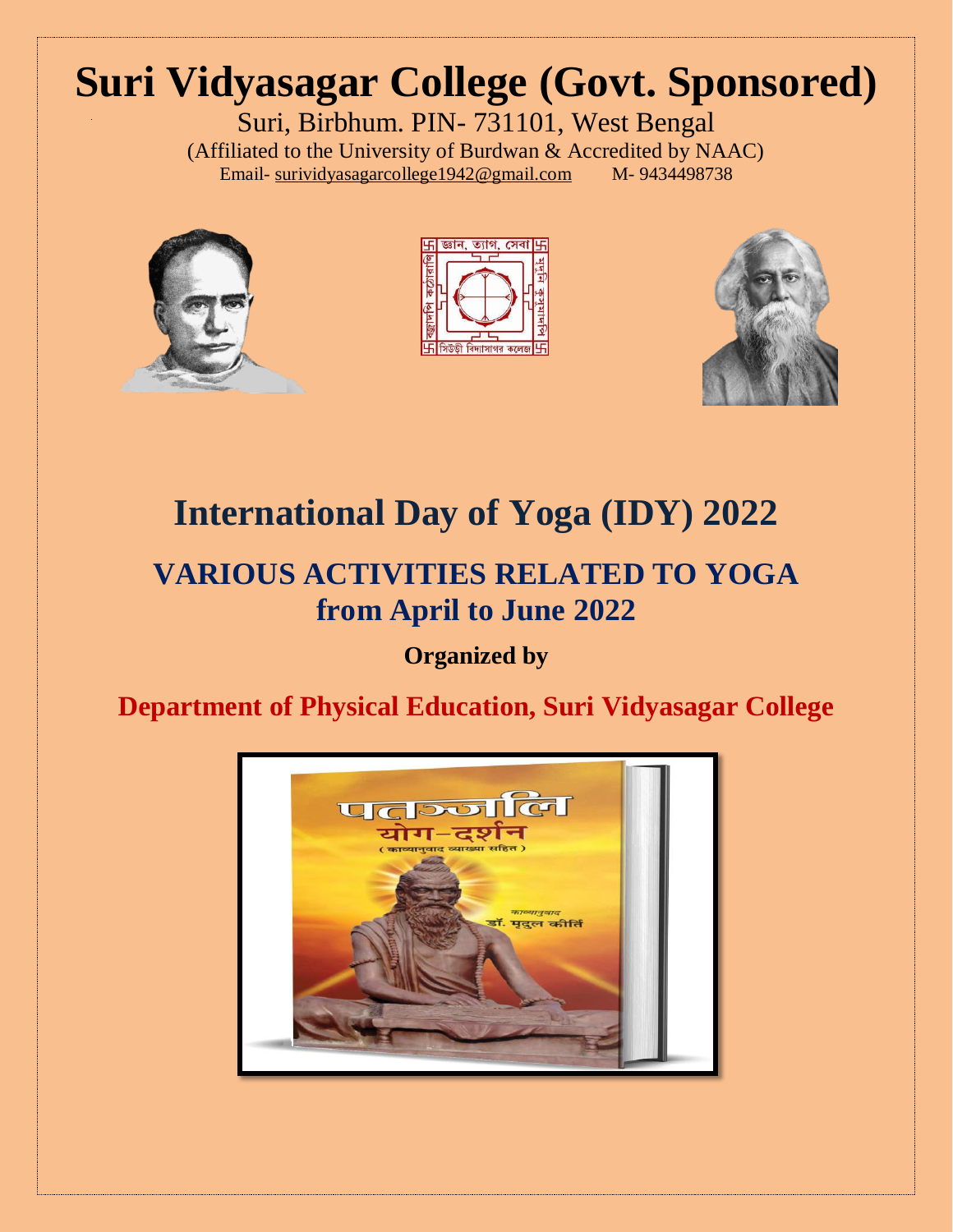#### **ACTIVITY PLAN MONTH-WISE FROM APRIL TO JUNE**

## **Month - April**

## **One day national level webinar**

### **THEME**

**THE CONTRIBUTION OF PHYSICAL EDUCATION, YOGA & SPORTS IN DEVELOPING PHYSICAL & MENTAL HEALTH**

## **RESOURCE PERSONS**

#### **Dr. PINTU LAL MONDAL**

**Assistant Professor Department of Physical Education, Central University of South Bihar, Gaya 824236 Bihar**

**TOPIC "A sound mind in a sound body"- How we improve it through practicing yoga**

#### **Dr. BIPLOB CHOWDHURY**

**Assistant Professor Department of Physical Education, Government Physical Education College for Women. Hooghly, west Bengal**

**TOPIC "Benefits of Exercise on Mental Health"**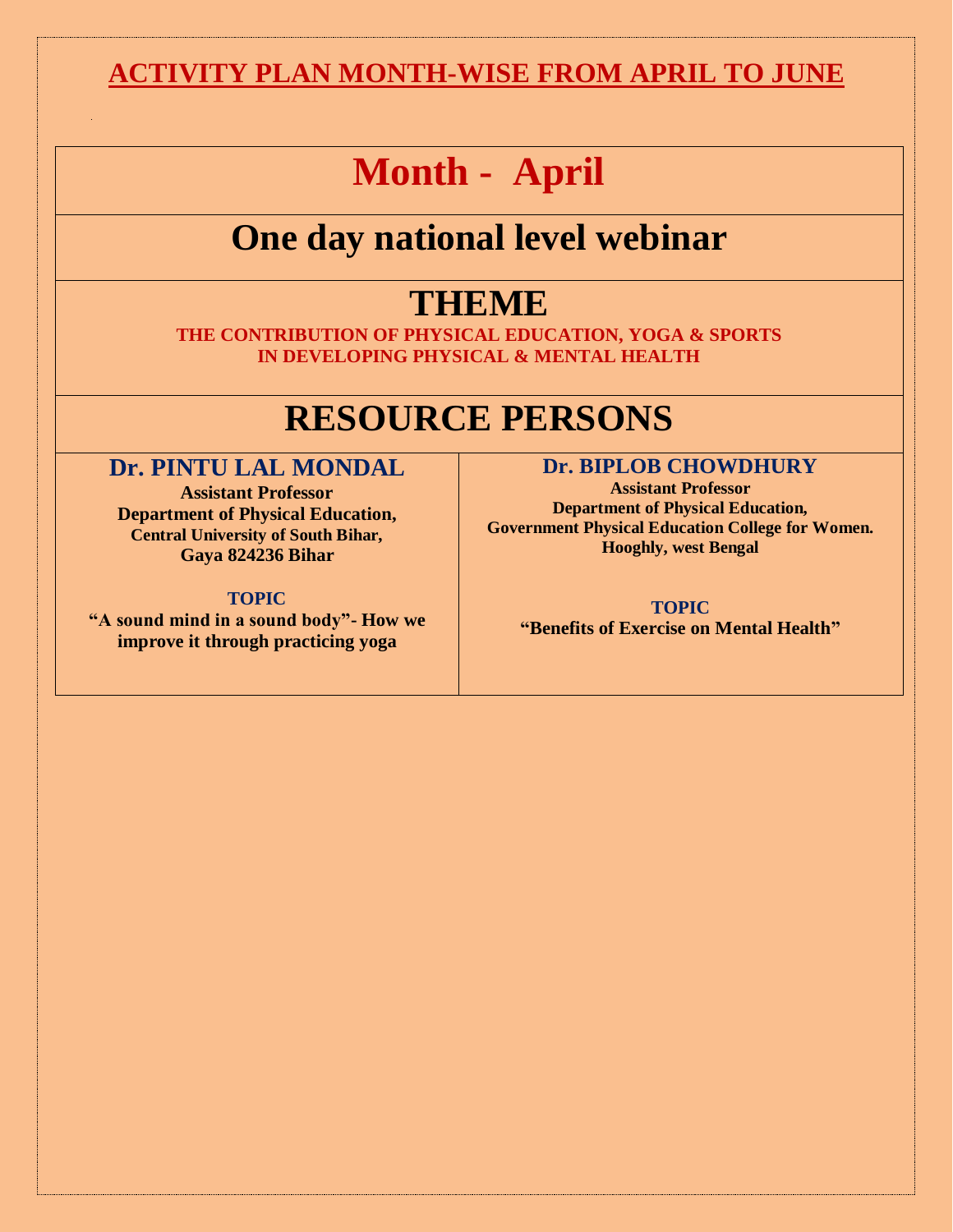|                                                                                                                                                                                                                                                                                                                                                                                                                       | <b>Month</b> -May                                                                                                                                                                                                                                                                                                                                                                                                                                                                                                                                                                                                     |                    |
|-----------------------------------------------------------------------------------------------------------------------------------------------------------------------------------------------------------------------------------------------------------------------------------------------------------------------------------------------------------------------------------------------------------------------|-----------------------------------------------------------------------------------------------------------------------------------------------------------------------------------------------------------------------------------------------------------------------------------------------------------------------------------------------------------------------------------------------------------------------------------------------------------------------------------------------------------------------------------------------------------------------------------------------------------------------|--------------------|
|                                                                                                                                                                                                                                                                                                                                                                                                                       | <b>7 DAY WORKSHOP ON YOGA</b>                                                                                                                                                                                                                                                                                                                                                                                                                                                                                                                                                                                         |                    |
| <b>EXPERT PERSON</b><br>Mr. BAPPA SANGUIN (B.P.Ed, M.P.Ed, PGDYT)<br>Represented "2" time "All India" Inter Universities Yogasan Championship<br><b>State &amp; National Level Judge of WBYSA &amp; NYSF.</b><br><b>Specialization on yoga (Visva-Bharati)</b><br><b>Internship on Yoga- Burdwan University Health Center &amp; SVYASA (Bangalore)</b><br><b>State Aided College Teacher, Suri Vidyasagar College</b> |                                                                                                                                                                                                                                                                                                                                                                                                                                                                                                                                                                                                                       |                    |
| <b>SL.NO</b>                                                                                                                                                                                                                                                                                                                                                                                                          | <b>EVENTS</b>                                                                                                                                                                                                                                                                                                                                                                                                                                                                                                                                                                                                         | <b>TIME</b>        |
| $DAY-1$<br>Date-26/05/22                                                                                                                                                                                                                                                                                                                                                                                              | <b>Speech by Principal Sir,</b><br>Prof. Tapan Kumar Parichha, Principal,<br><b>Suri Vidyasagar College</b><br><b>Speech by Chief Guest</b><br>Dr. Rudranath Chatterjee, Assistant Professor,<br>P.G.G.I.P.E Banipur, North 24 Parganas, West Bengal<br><b>Paper Presentation by</b><br>Mr. BAPPA SANGUIN Dept. of Physical Education.<br><b>TOPIC- Yoga's contribution in Physical Improvement</b><br>Sub Topic- Yoga, Yoga & Science, Obesity & Yoga<br><b>Postural deformities &amp; Yoga</b><br><b>Vote of Thanks by</b><br>Dr. KOUSHIK KUMAR DUTTA<br><b>In-charge Morning Section, Suri Vidyasagar College.</b> | <b>8:00 AM</b>     |
| $DAY-2$<br>Date-27/05/22                                                                                                                                                                                                                                                                                                                                                                                              | <b>General Exercise and Suryanamaskar</b>                                                                                                                                                                                                                                                                                                                                                                                                                                                                                                                                                                             | 8:00 am to 9:00 am |
| $DAY-3$<br>Date-28/05/22                                                                                                                                                                                                                                                                                                                                                                                              | General Exercise, Suryanamaskar &<br>Pranayama.                                                                                                                                                                                                                                                                                                                                                                                                                                                                                                                                                                       | 8:00 am to 9:00 am |
| $DAY-4$<br>Date- 30/05/22                                                                                                                                                                                                                                                                                                                                                                                             | General Exercise, Suryanamaskar,<br>Asanas & Pranayama.                                                                                                                                                                                                                                                                                                                                                                                                                                                                                                                                                               | 8:00 am to 9:00 am |
| $DAY-5$<br>Date- 31/05/22                                                                                                                                                                                                                                                                                                                                                                                             | <b>General Exercise, Suryanamaskar</b><br>Asanas, Pranayama & Kriyas.                                                                                                                                                                                                                                                                                                                                                                                                                                                                                                                                                 | 8:00 am to 9:00 am |
| $DAY-6$<br>Date-01/06/22                                                                                                                                                                                                                                                                                                                                                                                              | <b>General Exercise, Suryanamaskar</b><br>Asanas, Pranayama, Kriyas & Mudra.                                                                                                                                                                                                                                                                                                                                                                                                                                                                                                                                          | 8:00 am to 9:00 am |
| $DAY-7$<br>Date-02/06/22                                                                                                                                                                                                                                                                                                                                                                                              | General Exercise, Suryanamaskar &<br><b>Meditation</b>                                                                                                                                                                                                                                                                                                                                                                                                                                                                                                                                                                | 8:00 am to 9:00 am |